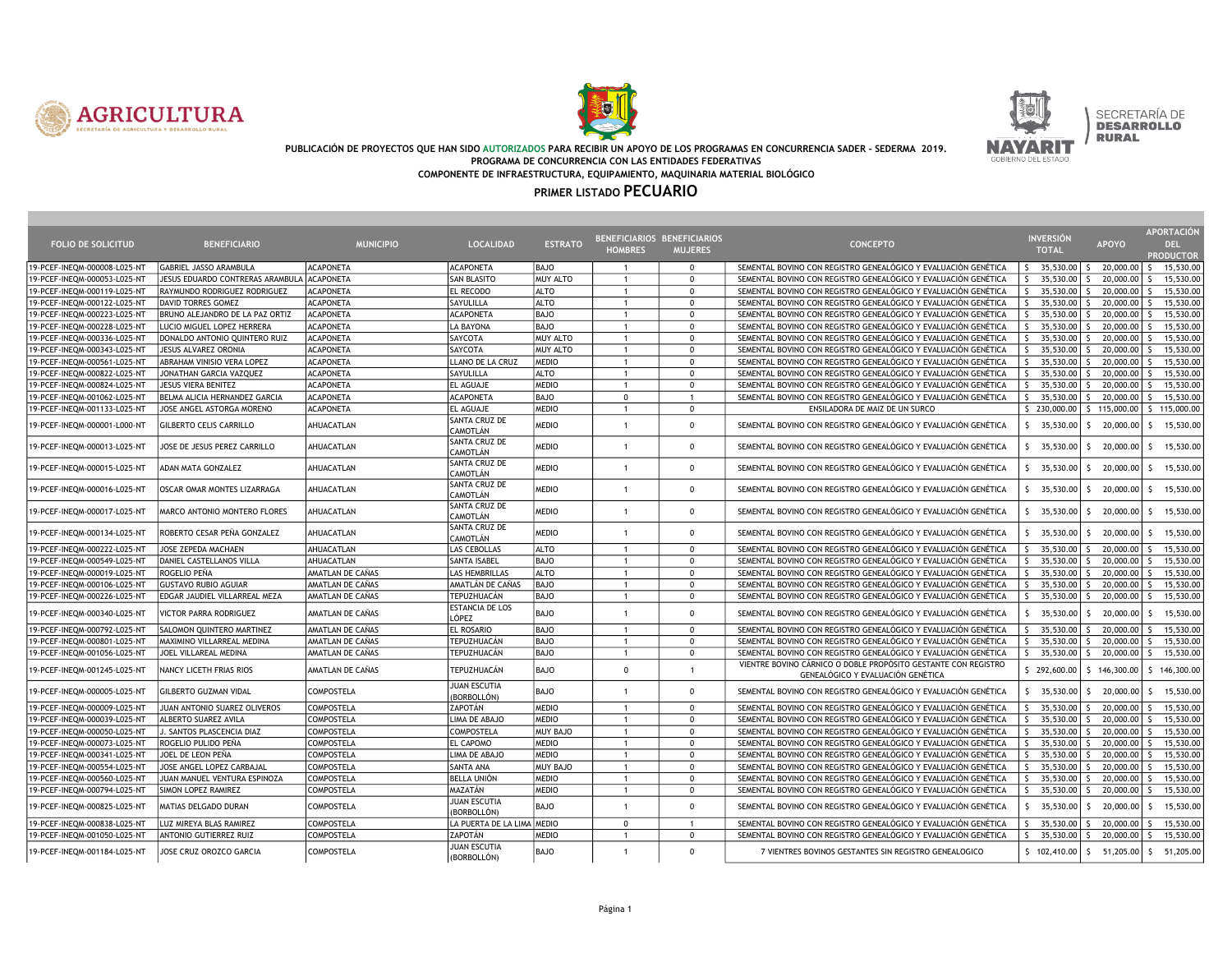





#### PUBLICACIÓN DE PROYECTOS QUE HAN SIDO AUTORIZADOS PARA RECIBIR UN APOYO DE LOS PROGRAMAS EN CONCURRENCIA SADER - SEDERMA 2019. PROGRAMA DE CONCURRENCIA CON LAS ENTIDADES FEDERATIVAS COMPONENTE DE INFRAESTRUCTURA, EQUIPAMIENTO, MAQUINARIA MATERIAL BIOLÓGICO

|                              |                                              |                             |                                       |                | BENEFICIARIOS BENEFICIARIOS |                |                                                                | <b>INVERSIÓN</b>               |                             | <b>APORTACIÓN</b>         |
|------------------------------|----------------------------------------------|-----------------------------|---------------------------------------|----------------|-----------------------------|----------------|----------------------------------------------------------------|--------------------------------|-----------------------------|---------------------------|
| <b>FOLIO DE SOLICITUD</b>    | <b>BENEFICIARIO</b>                          | <b>MUNICIPIO</b>            | <b>LOCALIDAD</b>                      | <b>ESTRATO</b> | <b>HOMBRES</b>              | <b>MUJERES</b> | <b>CONCEPTO</b>                                                | <b>TOTAL</b>                   | <b>APOYO</b>                | DEL.                      |
|                              |                                              |                             |                                       |                |                             |                |                                                                |                                |                             | <b>PRODUCTOR</b>          |
| 19-PCEF-INEQM-001189-L025-N1 | JULIO MONROY GRADILLA                        | COMPOSTELA                  | <b>LAS VARAS</b>                      | <b>MEDIO</b>   | $\overline{1}$              | $^{\circ}$     | REMOLQUE GANADERO                                              | S.<br>70,000,00 S              | 35,000.00                   | 35,000.00<br>S.           |
| 19-PCEF-INEQM-001239-L025-NT | MIGUEL AGUAYO DURAN                          | <b>COMPOSTELA</b>           | <b>COASTECOMATILLO</b>                | <b>MEDIO</b>   | $\overline{1}$              | $^{\circ}$     | NAVE PORCINA 10 X 4.2 MTS                                      | 5 515,671.66                   | \$250,000.00                | \$265,671.66              |
| 19-PCEF-INEQM-001275-L025-NT | MONICA FABIOLA ASCENCIO HERNANDEZ COMPOSTELA |                             | <b>SANTA ANA</b>                      | <b>ALTO</b>    | 0                           | $\overline{1}$ | 40 MANCUERNAS PARA CORRAL PORTATIL DE 3.00 X 1.50 MTS          | 5 144,000.00                   | 72,000.00<br>S.             | 72,000.00                 |
| 19-PCEF-INEQM-001291-L025-NT | LUZ MIREYA BLAS RAMIREZ                      | <b>COMPOSTELA</b>           | LA PUERTA DE LA LIMA MEDIO            |                | $^{\circ}$                  | $\overline{1}$ | REMOLQUE GANADERO                                              | $\mathsf{S}$<br>87,000.00 \$   | 43,500.00                   | 43,500.00<br>S.           |
| 19-PCEF-INEQM-000030-L025-NT | MA. MAGDALENA RAMIREZ SALAS                  | <b>DEL NAYAR</b>            | <b>SANTA TERESA</b>                   | <b>ALTO</b>    | $\Omega$                    | $\overline{1}$ | SEMENTAL BOVINO CON REGISTRO GENEALÓGICO Y EVALUACIÓN GENÉTICA | $\mathsf{S}$<br>35,530.00      | 20,000.00<br>-S             | 15,530.00                 |
| 19-PCEF-INEQM-000331-L025-NT | FAUSTINO PEREZ JAIME                         | <b>DEL NAYAR</b>            | <b>DOLORES</b>                        | MUY ALTO       | $\mathbf{1}$                | $\mathbf{0}$   | SEMENTAL BOVINO CON REGISTRO GENEALÓGICO Y EVALUACIÓN GENÉTICA | S.<br>35,530.00                | 20,000.00<br>5              | 15,530.00<br>$\zeta$      |
| 19-PCEF-INEQM-000417-L025-NT | MARIA DE JESUS CARRILLO CARRILLO             | <b>DEL NAYAR</b>            | <b>EL ROBLE</b>                       | MUY ALTO       | $\mathbf 0$                 | $\overline{1}$ | SEMENTAL BOVINO CON REGISTRO GENEALÓGICO Y EVALUACIÓN GENÉTICA | 35.530.00<br>S.                | 20,000.00                   | 15,530.00                 |
| 19-PCEF-INEQM-000431-L025-NT | DAMIAN DE LA ROSA CARRILLO                   | <b>DEL NAYAR</b>            | <b>EL ROBLE</b>                       | MUY ALTO       | $\overline{1}$              | $\mathbf 0$    | SEMENTAL BOVINO CON REGISTRO GENEALÓGICO Y EVALUACIÓN GENÉTICA | S.<br>35,530.00                | 20,000.00<br>-S             | 15,530.00                 |
| 19-PCEF-INEQM-000497-L025-NT | AUSENCIA DE LA ROSA CARRILLO                 | <b>DEL NAYAR</b>            | <b>EL ROBLE</b>                       | MUY ALTO       | $\Omega$                    | $\overline{1}$ | SEMENTAL BOVINO CON REGISTRO GENEALÓGICO Y EVALUACIÓN GENÉTICA | $\mathsf{S}$<br>35,530.00      | 20,000.00<br>s              | 15,530.00                 |
| 19-PCEF-INEQM-000550-L025-NT | PEDRO IBARRA GONZALEZ                        | <b>DEL NAYAR</b>            | SAN JUAN PEYOTÁN                      | <b>ALTO</b>    | $\overline{1}$              | $\mathbf{0}$   | SEMENTAL BOVINO CON REGISTRO GENEALÓGICO Y EVALUACIÓN GENÉTICA | 35,530.00<br>S.                | 20,000.00<br>S.             | 15,530.00                 |
| 19-PCEF-INEQM-000562-L025-NT | DIANA HA M SILVERIO CARRILLO                 | <b>DEL NAYAR</b>            | <b>EL ROBLE</b>                       | MUY ALTO       | $\mathbf 0$                 | $\overline{1}$ | SEMENTAL BOVINO CON REGISTRO GENEALÓGICO Y EVALUACIÓN GENÉTICA | 35,530.00<br>S.                | 20,000.00<br>Š.             | 15,530.00                 |
| 19-PCEF-INEQM-001048-L025-NT | ADOLFO ROJAS LOPEZ                           | <b>DEL NAYAR</b>            | <b>SAN RAFAEL</b>                     | <b>ALTO</b>    | $\overline{1}$              | $\mathbf{0}$   | SEMENTAL BOVINO CON REGISTRO GENEALÓGICO Y EVALUACIÓN GENÉTICA | $35,530.00$ \$<br>S.           | 20,000.00                   | 15,530.00<br>$\zeta$      |
| 19-PCEF-INEQM-000012-L025-NT | ELIAS AGUILAR CASTAÑEDA                      | <b>HUAJICORI</b>            | <b>HUAJICORI</b>                      | <b>MEDIO</b>   | $\overline{1}$              | $\Omega$       | SEMENTAL BOVINO CON REGISTRO GENEALÓGICO Y EVALUACIÓN GENÉTICA | S.<br>35.530.00                | 20,000.00<br>-S             | 15,530.00                 |
| 19-PCEF-INEQM-000164-L025-NT | SAUL SANCHEZ RIVERA                          | <b>HUAJICORI</b>            | <b>HUAJICORI</b>                      | <b>MEDIO</b>   | $\mathbf{1}$                | $\mathbf 0$    | SEMENTAL BOVINO CON REGISTRO GENEALÓGICO Y EVALUACIÓN GENÉTICA | 35,530.00<br>S.                | 20,000.00<br>S.             | 15,530.00<br>S.           |
| 19-PCEF-INEQM-000167-L025-NT | PEDRO MERCADO VELAZQUEZ                      | <b>HUAJICORI</b>            | <b>HUAJICORI</b>                      | <b>MEDIO</b>   | $\overline{1}$              | $^{\circ}$     | SEMENTAL BOVINO CON REGISTRO GENEALÓGICO Y EVALUACIÓN GENÉTICA | S.<br>35,530.00                | 20,000.00<br>-S             | 15,530.00<br>ς.           |
| 19-PCEF-INEQM-000559-L025-NT | JUAN JOSE GOMEZ PARTIDA                      | <b>HUAJICORI</b>            | <b>POTRERILLOS</b>                    | <b>ALTO</b>    | $\overline{1}$              | $\Omega$       | SEMENTAL BOVINO CON REGISTRO GENEALÓGICO Y EVALUACIÓN GENÉTICA | S.<br>35,530.00 \$             | 20,000.00                   | 15,530.00<br>-S.          |
| 19-PCEF-INEQM-000782-L025-NT | MAXIMO GOMEZ GARCIA                          | <b>HUAJICORI</b>            | POTRERILLOS                           | <b>ALTO</b>    | $\overline{1}$              | $\mathbf{0}$   | SEMENTAL BOVINO CON REGISTRO GENEALÓGICO Y EVALUACIÓN GENÉTICA | $\mathsf{S}$<br>$35,530.00$ \$ | 20,000.00                   | 15,530.00<br>$\varsigma$  |
| 19-PCEF-INEQM-000799-L025-NT | DANIEL ALVAREZ TORRES                        | <b>HUAJICORI</b>            | HUAJICORI                             | <b>MEDIO</b>   | $\overline{1}$              | $\mathbf{0}$   | SEMENTAL BOVINO CON REGISTRO GENEALÓGICO Y EVALUACIÓN GENÉTICA | 35,530.00<br>S.                | 20,000.00<br>-S             | 15,530.00<br>$\zeta$      |
| 19-PCEF-INEQM-001064-L025-NT | SABINO MONTIEL CASTRO                        | <b>HUAJICORI</b>            | <b>LA QUEBRADA</b>                    | <b>ALTO</b>    | $\overline{1}$              | $\mathbf{0}$   | SEMENTAL BOVINO CON REGISTRO GENEALÓGICO Y EVALUACIÓN GENÉTICA | S.<br>35.530.00                | 20,000.00<br>-S.            | 15,530.00<br>-S.          |
| 19-PCEF-INEQM-001234-L025-NT | . NATIVIDAD MORAN GUARDADO                   | <b>HUAJICORI</b>            | LA GUASIMA                            | <b>ALTA</b>    | $\overline{1}$              | $\mathbf 0$    | MOLINO PARA VERDE Y SECO                                       | \$<br>37,230.00 \$             | 18,615.00                   | 18,615.00<br>S.           |
| 19-PCEF-INEQM-000062-L025-NT | GERARDO CASTILLO JAUREGUI                    | <b>IXTLAN DEL RIO</b>       | IXTLÁN DEL RÍO                        | <b>BAJO</b>    | $\overline{1}$              | $\Omega$       | SEMENTAL BOVINO CON REGISTRO GENEALÓGICO Y EVALUACIÓN GENÉTICA | $\mathsf{S}$<br>35,530.00      | 20,000.00<br>-S             | 15,530.00                 |
| 19-PCEF-INEQM-000787-L025-NT | GUILLERMO JAVIER DUEÑAS FLORES               | <b>IXTLAN DEL RIO</b>       | <b>MEXPAN</b>                         | <b>BAJO</b>    | $\overline{1}$              | $\mathbf 0$    | SEMENTAL BOVINO CON REGISTRO GENEALÓGICO Y EVALUACIÓN GENÉTICA | S.<br>35,530.00                | 20,000.00<br>s              | 15,530.00                 |
| 19-PCEF-INEQM-000036-L025-NT | JOSE DAVID VILLARREAL RODRIGUEZ              | <b>JALA</b>                 | JALA                                  | <b>BAJO</b>    | $\overline{1}$              | $\mathbf{0}$   | SEMENTAL BOVINO CON REGISTRO GENEALÓGICO Y EVALUACIÓN GENÉTICA | 35,530.00<br>S.                | 20,000.00<br>$\zeta$        | 15,530.00                 |
| 19-PCEF-INEQM-000681-L025-NT | IGNACIO IBARRA RIVERA                        | <b>JALA</b>                 | LOS AGUAJES                           | <b>ALTO</b>    | $\overline{1}$              | $\mathbf{0}$   | SEMENTAL BOVINO CON REGISTRO GENEALÓGICO Y EVALUACIÓN GENÉTICA | 35,530.00<br>$\mathsf{S}$      | 20,000.00<br>-S             | 15,530.00                 |
| 19-PCEF-INEQM-000828-L025-NT | MARIA REFUGIO RAMIREZ MENDIOLA               | <b>JALA</b>                 | <b>COAPAN</b>                         | <b>MEDIO</b>   | $\Omega$                    | $\overline{1}$ | SEMENTAL BOVINO CON REGISTRO GENEALÓGICO Y EVALUACIÓN GENÉTICA | S.<br>35.530.00                | 20,000.00<br>-S             | 15,530.00                 |
| 19-PCEF-INEQM-000852-L025-NT | JOSE DAVID VILLAREAL RODRIGUEZ               | <b>JALA</b>                 | <b>JALA</b>                           | <b>BAJO</b>    | $\overline{1}$              | $\mathbf 0$    | <b>BODEGA</b>                                                  | \$279,180.40                   | \$139,590.20                | \$139,590.20              |
| 19-PCEF-INEQM-000221-L025-NT | LILIA YANET PAREDES LEGASPI                  | <b>LA YESCA</b>             | AMATLÁN DE JORA                       | <b>ALTO</b>    | $\mathbf 0$                 | $\mathbf{1}$   | SEMENTAL BOVINO CON REGISTRO GENEALÓGICO Y EVALUACIÓN GENÉTICA | $\mathsf{S}$<br>35,530.00      | 20,000.00<br>-S             | 15,530.00                 |
| 19-PCEF-INEQM-000354-L025-NT | CARLOS ALBERTO CAMBERO RENTERIA              | LA YESCA                    | <b>EL FORTÍN</b>                      | MUY ALTO       | $\overline{1}$              | $\mathbf{0}$   | SEMENTAL BOVINO CON REGISTRO GENEALÓGICO Y EVALUACIÓN GENÉTICA | S.<br>$35,530.00$ S            | 20,000.00                   | 15,530.00<br>-S.          |
| 19-PCEF-INEQM-000785-L025-NT | SEBERIANO BERUMEN FELIX                      | <b>LA YESCA</b>             | <b>LAS PIEDRAS</b>                    | <b>MEDIO</b>   | $\overline{1}$              | $\Omega$       | SEMENTAL BOVINO CON REGISTRO GENEALÓGICO Y EVALUACIÓN GENÉTICA | 35,530.00<br>S.                | 20,000.00<br>-S             | 15,530.00                 |
| 19-PCEF-INEQM-000797-L025-NT | OLGA LIDIA GUTIERREZ PARTIDA                 | LA YESCA                    | <b>LAS PIEDRAS</b>                    | <b>ALTO</b>    | $\mathbf 0$                 | $\overline{1}$ | SEMENTAL BOVINO CON REGISTRO GENEALÓGICO Y EVALUACIÓN GENÉTICA | 35,530.00<br>$\mathsf{S}$      | 20,000.00<br>$\mathsf{S}$   | 15,530.00<br>$\zeta$      |
| 19-PCEF-INEQM-001198-L025-NT | JOSE LUIS PINEDO DELGADO                     | LA YESCA                    | PUENTE DE CAMOTLÁN ALTA               |                | $\overline{1}$              | $\mathbf{0}$   | <b>CORRAL DE MANEJO</b>                                        |                                | \$443,725,00   \$221,862,50 | \$221,862.50              |
| 19-PCEF-INEQM-000038-L025-NT | LEONARDO ORTEGA PARTIDA                      | ROSAMORADA                  | <b>COFRADÍA DE</b><br><b>CUYUTLÁN</b> | <b>ALTO</b>    | -1                          | $\Omega$       | SEMENTAL BOVINO CON REGISTRO GENEALÓGICO Y EVALUACIÓN GENÉTICA | S.<br>35,530.00                | 20,000.00<br>S              | 15,530.00<br>-S.          |
| 19-PCEF-INEQM-000072-L025-NT | NICOLAS VALENTIN CARRILLO                    | ROSAMORADA                  | <b>SAN JUAN CORAPAN</b>               | <b>ALTO</b>    | $\overline{1}$              | $\mathbf{0}$   | SEMENTAL BOVINO CON REGISTRO GENEALÓGICO Y EVALUACIÓN GENÉTICA | $\mathsf{S}$<br>35,530,00 S    | 20,000.00                   | $\zeta$<br>15,530.00      |
| 19-PCEF-INEQM-000434-L025-NT | ALEJANDRO RAFAEL GONZALEZ SALAZAR ROSAMORADA |                             | ROSAMORADA                            | <b>BAJO</b>    |                             | $\Omega$       | SEMENTAL BOVINO CON REGISTRO GENEALÓGICO Y EVALUACIÓN GENÉTICA | $\mathsf{S}$<br>35,530.00      | 20,000.00<br>s              | 15,530.00                 |
| 19-PCEF-INEQM-000503-L025-NT | LORENZO GONZALEZ CORNEJO                     | ROSAMORADA                  | <b>LLANO DEL TIGRE</b>                | <b>MEDIO</b>   | $\overline{1}$              | $\mathbf 0$    | SEMENTAL BOVINO CON REGISTRO GENEALÓGICO Y EVALUACIÓN GENÉTICA | 35,530.00<br>S.                | 20,000.00<br>s              | 15,530.00                 |
| 19-PCEF-INEQM-000604-L025-NT | RENATO HERNANDEZ ESQUEDA                     | ROSAMORADA                  | <b>COLONIAS 18 DE</b><br><b>MARZO</b> | MEDIO          | $\overline{1}$              | $\Omega$       | SEMENTAL BOVINO CON REGISTRO GENEALÓGICO Y EVALUACIÓN GENÉTICA | 35,530.00<br>S.                | 20,000.00<br>s              | 15,530.00<br>-S.          |
| 19-PCEF-INEQM-000833-L025-NT | EDUARDO GONZALEZ CARRILLO                    | <b>ROSAMORADA</b>           | <b>SAN MARCOS</b><br>CUYUTLÁN         | MEDIO          | $\overline{1}$              | $\mathbf 0$    | SEMENTAL BOVINO CON REGISTRO GENEALÓGICO Y EVALUACIÓN GENÉTICA | $5$ 35,530.00                  | 20,000.00<br>S.             | 15,530.00<br>-S.          |
| 19-PCEF-INEQM-001044-L025-NT | . REFUGIO LOPEZ MONTAÑO                      | ROSAMORADA                  | LLANO DEL TIGRE                       | <b>MEDIO</b>   | $\overline{1}$              | $^{\circ}$     | SEMENTAL BOVINO CON REGISTRO GENEALÓGICO Y EVALUACIÓN GENÉTICA | S.<br>35,530.00                | 20,000.00<br>S.             | 15,530.00<br>-S.          |
| 19-PCEF-INEQM-000031-L025-NT | GILBERTO JIMENEZ SANCHEZ                     | <b>RUIZ</b>                 | RUÍZ                                  | <b>MEDIO</b>   | $\overline{1}$              | $\Omega$       | SEMENTAL BOVINO CON REGISTRO GENEALÓGICO Y EVALUACIÓN GENÉTICA | $35,530.00$ \$<br>S.           | 20,000.00                   | $\zeta$<br>15,530.00      |
| 19-PCEF-INEQM-000098-L025-NT | RODRIGO RODRIGUEZ CARRILLO                   | RUIZ                        | <b>SAN PEDRO IXCATÁN</b>              | <b>ALTO</b>    | $\overline{1}$              | $\mathbf{0}$   | SEMENTAL BOVINO CON REGISTRO GENEALÓGICO Y EVALUACIÓN GENÉTICA | S.<br>35.530.00                | 20,000.00<br>-S             | 15,530.00                 |
| 19-PCEF-INEQM-000120-L025-NT | DEMETRIO GUARDADO GARCIA                     | <b>RUIZ</b>                 | SAN PEDRO IXCATÁN                     | <b>ALTO</b>    | $\overline{1}$              | $\mathbf 0$    | SEMENTAL BOVINO CON REGISTRO GENEALÓGICO Y EVALUACIÓN GENÉTICA | 35,530.00<br>S.                | 20,000.00<br>-S             | 15,530.00<br>ς.           |
| 19-PCEF-INEQM-000698-L025-NT | VAN NAVA CORREA                              | <b>RUIZ</b>                 | RUÍZ                                  | <b>MEDIO</b>   | $\mathbf{1}$                | $\mathbf 0$    | SEMENTAL BOVINO CON REGISTRO GENEALÓGICO Y EVALUACIÓN GENÉTICA | $\mathsf{S}$<br>35,530.00      | 20,000.00<br>-S             | 15,530.00                 |
| 19-PCEF-INEQM-001046-L025-NT | NESTOR MORENO ESTRADA                        | RUIZ                        | <b>EL VENADO</b>                      | <b>ALTO</b>    | $\overline{1}$              | $\mathbf{0}$   | SEMENTAL BOVINO CON REGISTRO GENEALÓGICO Y EVALUACIÓN GENÉTICA | $35,530.00$ S<br>S.            | 20,000.00                   | $\mathsf{S}$<br>15,530.00 |
| 19-PCEF-INEQM-001047-L025-NT | MIGUEL ANGEL SANDOVAL CARDENAS               | RUIZ                        | RUÍZ                                  | <b>MEDIO</b>   | $\overline{1}$              | $\Omega$       | SEMENTAL BOVINO CON REGISTRO GENEALÓGICO Y EVALUACIÓN GENÉTICA | $\mathsf{S}$<br>35,530.00      | 20,000.00<br>-S             | 15,530.00<br>$\varsigma$  |
| 19-PCEF-INEQM-001053-L025-NT | JOSE LUIS MORFIN GUILLEN                     | RUIZ                        | RUÍZ                                  | <b>MEDIO</b>   | $\mathbf{1}$                | $\mathbf{0}$   | SEMENTAL BOVINO CON REGISTRO GENEALÓGICO Y EVALUACIÓN GENÉTICA | 35,530.00<br>S.                | 20,000.00<br>Š.             | 15,530.00<br>$\zeta$      |
| 19-PCEF-INEQM-000008-L000-NT | CARLOS MANUEL PAEZ                           | <b>SAN BLAS</b>             | <b>EL CORA</b>                        | <b>ALTO</b>    | $\overline{1}$              | $\mathbf{0}$   | SEMENTAL BOVINO CON REGISTRO GENEALÓGICO Y EVALUACIÓN GENÉTICA | 35,530.00<br>S.                | 20,000.00<br>Š.             | 15,530.00                 |
| 19-PCEF-INEQM-000045-L025-NT | MAURICIO FREGOSO GONZALEZ                    | <b>SAN BLAS</b>             | AUTÁN                                 | <b>MEDIO</b>   | $\overline{1}$              | $\Omega$       | SEMENTAL BOVINO CON REGISTRO GENEALÓGICO Y EVALUACIÓN GENÉTICA | 35,530.00<br>S.                | 20,000.00<br>Š.             | 15,530.00                 |
| 19-PCEF-INEQM-000166-L025-NT | UIS EFREN CASTRO FLORES                      | <b>SAN PEDRO LAGUNILLAS</b> | <b>TEPETILTIC</b>                     | <b>BAJO</b>    | $\overline{1}$              | $\Omega$       | SEMENTAL BOVINO CON REGISTRO GENEALÓGICO Y EVALUACIÓN GENÉTICA | S.<br>35,530.00                | 20,000.00<br>S.             | 15,530.00                 |
| 19-PCEF-INEQM-001055-L025-NT | <b>GENARO LOMELI MEJIA</b>                   | SAN PEDRO LAGUNILLAS        | <b>TEPETILTIC</b>                     | <b>BAJO</b>    | $\overline{1}$              | $\Omega$       | SEMENTAL BOVINO CON REGISTRO GENEALÓGICO Y EVALUACIÓN GENÉTICA | S.<br>$35,530.00$ S            | 20,000.00                   | 15,530.00<br>-S.          |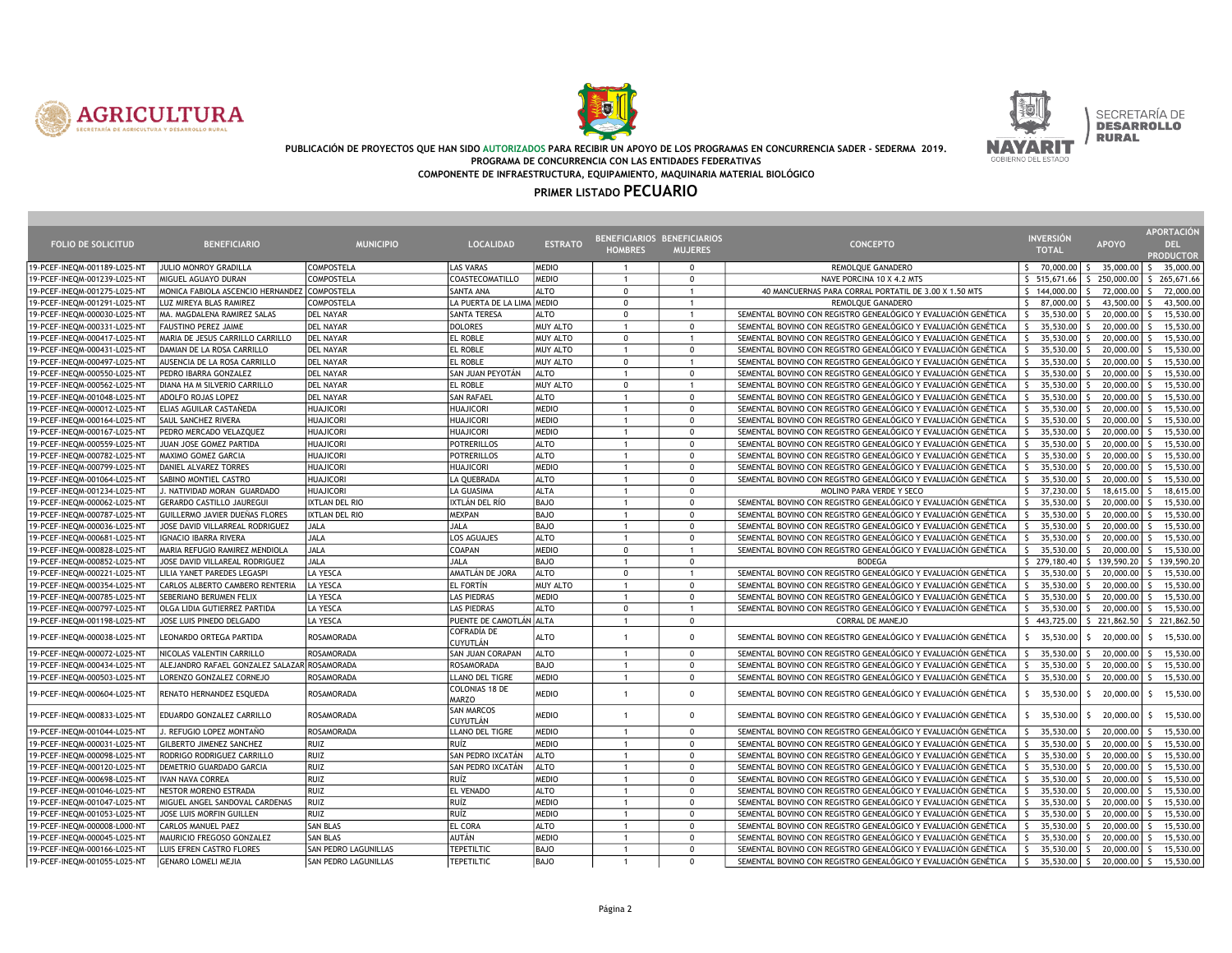





#### PUBLICACIÓN DE PROYECTOS QUE HAN SIDO AUTORIZADOS PARA RECIBIR UN APOYO DE LOS PROGRAMAS EN CONCURRENCIA SADER - SEDERMA 2019. PROGRAMA DE CONCURRENCIA CON LAS ENTIDADES FEDERATIVAS COMPONENTE DE INFRAESTRUCTURA, EQUIPAMIENTO, MAQUINARIA MATERIAL BIOLÓGICO

| <b>FOLIO DE SOLICITUD</b>    | <b>BENEFICIARIO</b>                    | <b>MUNICIPIO</b>     | <b>LOCALIDAD</b>                                  | <b>ESTRATO</b> | BENEFICIARIOS BENEFICIARIOS<br><b>HOMBRES</b> | <b>MUJERES</b>       | <b>CONCEPTO</b>                                                                                     | <b>INVERSIÓN</b><br><b>TOTAL</b> | <b>APOYO</b>              | <b>APORTACIÓN</b><br><b>DEL</b><br><b>PRODUCTOR</b> |
|------------------------------|----------------------------------------|----------------------|---------------------------------------------------|----------------|-----------------------------------------------|----------------------|-----------------------------------------------------------------------------------------------------|----------------------------------|---------------------------|-----------------------------------------------------|
| 19-PCEF-INEQM-001281-L025-NT | J JUAN RAZURA ANAYA                    | SAN PEDRO LAGUNILLAS | SAN PEDRO<br>LAGUNILLAS                           | <b>BAJO</b>    | $\overline{1}$                                | $\mathbf 0$          | BODEGA 30 M X 16 M                                                                                  | \$798,352.33                     | \$250,000.00              | \$548,352.33                                        |
| 19-PCEF-INEQM-000028-L025-NT | MARIO PLAZA DIAZ                       | SANTA MARIA DEL ORO  | TEQUEPEXPAN                                       | <b>ALTO</b>    | $\overline{1}$                                | $\mathbf{0}$         | SEMENTAL BOVINO CON REGISTRO GENEALÓGICO Y EVALUACIÓN GENÉTICA                                      | 35,530.00<br>$\zeta$             | 20,000.00<br>S.           | 15,530.00<br>-S                                     |
| 19-PCEF-INEQM-000148-L025-NT | PEDRO GALAVIZ NORIEGA                  | SANTA MARIA DEL ORO  | SAN JOSÉ DE<br>MOJARRAS                           | <b>MEDIO</b>   | $\overline{1}$                                | $\mathbf 0$          | SEMENTAL BOVINO CON REGISTRO GENEALÓGICO Y EVALUACIÓN GENÉTICA                                      | 35,530.00                        | 20,000.00<br>S.           | 15,530.00<br>S.                                     |
| 19-PCEF-INEQM-000344-L025-NT | MARIA HIGINIA DELGADO ARJONA           | SANTA MARIA DEL ORO  | SANTA MARÍA DEL ORO BAJO                          |                | $\mathbf{0}$                                  | $\mathbf{1}$         | SEMENTAL BOVINO CON REGISTRO GENEALÓGICO Y EVALUACIÓN GENÉTICA                                      | 35,530.00 \$                     | 20,000.00                 | S.<br>15,530.00                                     |
| 19-PCEF-INEQM-000557-L025-NT | RAMON FLORES FLORES                    | SANTA MARIA DEL ORO  | COFRADÍA DE<br><b>ACUITAPILCO</b>                 | <b>ALTO</b>    | 1                                             | $\mathbf 0$          | SEMENTAL BOVINO CON REGISTRO GENEALÓGICO Y EVALUACIÓN GENÉTICA                                      | 35,530.00<br>S.                  | 20,000.00<br><sup>5</sup> | 15,530.00<br>-S                                     |
| 19-PCEF-INEQM-001058-L025-NT | CARLOS FEDERICO RODRIGUEZ<br>HERNANDEZ | SANTA MARIA DEL ORO  | CERRO BLANCO                                      | <b>MEDIO</b>   | $\overline{1}$                                | $^{\circ}$           | SEMENTAL BOVINO CON REGISTRO GENEALÓGICO Y EVALUACIÓN GENÉTICA                                      | S.<br>35,530.00                  | S.<br>20,000,00           | 15,530.00<br>S.                                     |
| 19-PCEF-INEQM-001146-L025-NT | JOSE REYES FELIX MURO                  | SANTA MARIA DEL ORO  | SAN JOSÉ DE<br><b>MOJARRAS</b>                    | <b>MEDIO</b>   | $\overline{1}$                                | $\mathbf 0$          | <b>CORRAL DE MANEJO</b>                                                                             | \$ 338,146.14                    | \$169,073.07              | \$169,073.07                                        |
| 19-PCEF-INEQM-001187-L025-NT | RICARDO SANCHEZ GOMEZ                  | SANTA MARIA DEL ORO  | LA LABOR                                          | BAJO           | $\overline{1}$                                | $^{\circ}$           | 20 CORRALETAS DE MANEJO PORTÁTIL                                                                    | S.<br>$66,211.20$ $\sqrt{5}$     | 33,105.60                 | 33,105.60<br>S.                                     |
| 19-PCEF-INEQM-001232-L025-NT | ARCADIO GONZALEZ HERNANDEZ             | SANTA MARIA DEL ORO  | ZAPOTANITO                                        | MEDIO          | $\overline{1}$                                | $\Omega$             | <b>GEOMEMBRANA</b>                                                                                  | $30,000,00$ S<br>$\zeta$         | 15,000.00                 | 15,000.00<br>S.                                     |
| 19-PCEF-INEQM-001237-L025-NT | UVALDO ANGUIANO REYES                  | SANTA MARIA DEL ORO  | <b>EL BURUATO</b>                                 | <b>ALTA</b>    | $\overline{1}$                                | $\mathbf 0$          | BODEGA 9 M X 18 M                                                                                   |                                  | \$568,022.19 \$250,000,00 | \$ 318,022.19                                       |
| 19-PCEF-INEQM-001240-L025-NT | CARLOS FEDERICO RODRIGUEZ<br>HERNANDEZ | SANTA MARIA DEL ORO  | SANTA MARÍA DEL ORO BAJO                          |                | $\overline{1}$                                | $\mathbf 0$          | CORRAL DE MANEJO                                                                                    | \$190,683.78                     | $\mathsf{S}$<br>95,341.89 | $\mathsf{S}$<br>95,341.89                           |
| 19-PCEF-INEQM-000003-L025-NT | MANUEL BARAJAS URIBE                   | SANTIAGO IXCUINTLA   | PATRONEÑO I                                       | <b>MEDIO</b>   | $\overline{1}$                                | $\Omega$             | SEMENTAL BOVINO CON REGISTRO GENEALÓGICO Y EVALUACIÓN GENÉTICA                                      | 35.530.00                        | $\zeta$<br>20,000.00      | 15,530.00<br>$\mathsf{S}$                           |
| 19-PCEF-INEQM-000007-L025-NT | LEONEL MONTES PEÑA                     | SANTIAGO IXCUINTLA   | PATRONEÑO                                         | MEDIO          |                                               | $\Omega$             | SEMENTAL BOVINO CON REGISTRO GENEALÓGICO Y EVALUACIÓN GENÉTICA                                      | 35,530.00                        | 20,000.00<br>-S           | 15,530.00                                           |
| 19-PCEF-INEQM-000050-L000-NT | RAMON NAVIDAD QUINTERO                 | SANTIAGO IXCUINTLA   | <b>YAGO</b>                                       | MEDIO          | $\overline{1}$                                | $\mathbf 0$          | <b>CORRAL DE MANEJO</b>                                                                             | \$241,991.00                     | 103,435.50<br>S.          | \$138,555.50                                        |
| 19-PCEF-INEQM-000103-L025-NT | MARIA ELVIA GONZALEZ BARAJAS           | SANTIAGO IXCUINTLA   | <b>SAN ISIDRO</b>                                 | MEDIO          | $\mathbf{0}$                                  | $\mathbf{1}$         | SEMENTAL BOVINO CON REGISTRO GENEALÓGICO Y EVALUACIÓN GENÉTICA                                      | $35,530.00$ \$<br>S.             | 20,000.00                 | 15,530.00<br>-S                                     |
| 19-PCEF-INEOM-000347-L025-NT | ALONDRA GONZALEZ HERNANDEZ             | SANTIAGO IXCUINTLA   | <b>YAGO</b>                                       | <b>MEDIO</b>   | $\Omega$                                      |                      | SEMENTAL BOVINO CON REGISTRO GENEALÓGICO Y EVALUACIÓN GENÉTICA                                      | $35.530.00$ S<br>$\zeta$         | 20,000.00                 | 15,530.00<br>-S                                     |
| 19-PCEF-INEQM-000834-L025-NT | GUADALUPE MOJARRO MUÑOZ                | SANTIAGO IXCUINTLA   | ACATÁN DE LAS PIÑAS                               | <b>ALTO</b>    | $\overline{1}$                                | $\mathbf 0$          | SEMENTAL BOVINO CON REGISTRO GENEALÓGICO Y EVALUACIÓN GENÉTICA                                      | 35,530.00<br>$\zeta$             | 20,000.00<br><sub>S</sub> | 15,530.00                                           |
| 19-PCEF-INEQM-001052-L025-NT | JOSE CRUZ CEJA PEREZ                   | SANTIAGO IXCUINTLA   | RANCHO NUEVO                                      | <b>ALTO</b>    | $\overline{1}$                                | $\mathbf 0$          | SEMENTAL BOVINO CON REGISTRO GENEALÓGICO Y EVALUACIÓN GENÉTICA                                      | 35,530.00<br>$\zeta$             | 20,000.00<br>S.           | 15,530.00<br>S.                                     |
| 19-PCEF-INEQM-001111-L025-NT | ZAID RAFAEL GONZALEZ PONCE             | SANTIAGO IXCUINTLA   | PUERTA DE PALAPARES ALTO                          |                | $\mathbf{1}$                                  | $\mathbf 0$          | VIENTRE BOVINO CÁRNICO O DOBLE PROPÓSITO GESTANTE CON REGISTRO<br>GENEALÓGICO Y EVALUACIÓN GENÉTICA | \$146,300.00                     | 73,150.00<br>S.           | 73,150.00<br>S.                                     |
| 19-PCEF-INEQM-001231-L025-NT | J. TERESO SANTANA GARCIA               | SANTIAGO IXCUINTLA   | SAUTA                                             | <b>MEDIO</b>   | $\overline{1}$                                | $\mathbf 0$          | <b>BASCULA GANADERA</b>                                                                             | $95,000.00$ \$<br><sup>5</sup>   | 47,500.00                 | 47,500.00<br>-S                                     |
| 19-PCEF-INEQM-001272-L025-NT | ALEJANDRO CRUZ HINOJOSA                | SANTIAGO IXCUINTLA   | <b>VALLE MORELOS</b>                              | BAJO           | $\overline{1}$                                | $\Omega$             | REMOLQUE GANADERO                                                                                   | $\zeta$<br>80,000.00             | $\zeta$<br>40,000.00      | 40,000.00                                           |
| 19-PCEF-INEQM-001271-L025-NT | FERNANDO CRUZ HINOJOSA                 | SANTIAGO IXCUINTLA   | <b>VALLE MORELOS</b>                              | BAJO           | $\overline{1}$                                | $\mathbf 0$          | REMOLQUE GANADERO                                                                                   | $\mathsf{S}$<br>80,000.00        | 40,000.00<br><sup>S</sup> | 40,000.00                                           |
| 19-PCEF-INEQM-001271-L025-NT | FERNANDO CRUZ HINOJOSA                 | SANTIAGO IXCUINTLA   | <b>VALLE MORELOS</b>                              | <b>BAJO</b>    | $\overline{1}$                                | $^{\circ}$           | <b>BASCULA GANADERA</b>                                                                             | 75,000.00 \$<br><sup>5</sup>     | 37,500.00                 | 37,500.00<br>-S                                     |
| 19-PCEF-INEQM-001244-L025-NT | DAVID EDUARDO MORENO ORTEGA            | SANTIAGO IXCUINTLA   | EL CORTE (EL TUCHI)                               | BAJO           | $\overline{1}$                                | $\mathbf 0$          | 30 ROLLOS ALAMBRE DE PUAS                                                                           | 28,500.00<br><sup>5</sup>        | <sub>S</sub><br>14,250.00 | 14,250.00<br>-S                                     |
| 19-PCEF-INEOM-001244-L025-NT | DAVID EDUARDO MORENO ORTEGA            | SANTIAGO IXCUINTLA   | EL CORTE (EL TUCHI)                               | BAJO           | $\overline{1}$                                | $\mathbf 0$          | 5 VIENTRES BOVINOS GESTANTES SIN REGISTRO GENEALOGICO                                               | 73,150,00                        | 36,575.00<br>$\mathsf{s}$ | 36,575.00<br>$\zeta$                                |
| 19-PCEF-INEQM-000021-L025-NT | YANINA KARINA HERRERA CASTAÑEDA        | <b>TECUALA</b>       | <b>LA PRESA</b>                                   | <b>ALTO</b>    | $\mathbf{0}$                                  | $\blacktriangleleft$ | SEMENTAL BOVINO CON REGISTRO GENEALÓGICO Y EVALUACIÓN GENÉTICA                                      | 35,530.00<br>$\mathsf{S}$        | 20,000.00<br>$\mathsf{S}$ | 15,530.00<br>-S                                     |
| 19-PCEF-INEQM-000029-L025-NT | TEODORA HERRERA HERRERA                | <b>TECUALA</b>       | <b>LA PRESA</b>                                   | <b>ALTO</b>    | $\mathbf 0$                                   | $\overline{1}$       | SEMENTAL BOVINO CON REGISTRO GENEALÓGICO Y EVALUACIÓN GENÉTICA                                      | 35,530.00<br>$\zeta$             | 20,000.00<br>S.           | 15,530.00                                           |
| 19-PCEF-INEQM-000034-L025-NT | RAMON BURGARA LOPEZ                    | <b>TECUALA</b>       | <b>LA PRESA</b>                                   | <b>ALTO</b>    | $\overline{1}$                                | $\mathbf 0$          | SEMENTAL BOVINO CON REGISTRO GENEALÓGICO Y EVALUACIÓN GENÉTICA                                      | $35,530.00$ \$                   | 20,000.00                 | 15,530.00<br>-S                                     |
| 19-PCEF-INEQM-000165-L025-NT | . GUADALUPE COSIO GOMEZ                | <b>TECUALA</b>       | SAN FELIPE AZTATÁN                                | <b>ALTO</b>    | $\overline{1}$                                | $\Omega$             | SEMENTAL BOVINO CON REGISTRO GENEALÓGICO Y EVALUACIÓN GENÉTICA                                      | $35,530.00$ S<br>$\mathsf{S}$    | 20,000.00                 | 15,530.00<br>-S                                     |
| 19-PCEF-INEQM-000342-L025-NT | <b>ATANINUT LINNANDU GUNZALLZ</b>      | <b>TECUALA</b>       | SAN FELIPE AZTATÁN                                | <b>ALTO</b>    | $\overline{1}$                                | $\Omega$             | SEMENTAL BOVINO CON REGISTRO GENEALÓGICO Y EVALUACIÓN GENÉTICA                                      | 35,530.00<br>$\zeta$             | 20,000.00<br>$\mathsf{S}$ | 15,530.00<br>-S                                     |
| 19-PCEF-INEQM-000784-L025-NT | HILARIO RODRIGUEZ ESTRADA              | <b>TECUALA</b>       | <b>TECUALA</b>                                    | <b>BAJO</b>    | $\overline{1}$                                | $^{\circ}$           | SEMENTAL BOVINO CON REGISTRO GENEALÓGICO Y EVALUACIÓN GENÉTICA                                      | 35,530.00<br>S.                  | 20,000.00<br>S.           | 15,530.00<br>-S                                     |
| 19-PCEF-INEQM-000831-L025-NT | RAMON ARIAS JIMENEZ                    | <b>TECUALA</b>       | <b>TECUALA</b>                                    | <b>BAJO</b>    | $\overline{1}$                                | $^{\circ}$           | SEMENTAL BOVINO CON REGISTRO GENEALÓGICO Y EVALUACIÓN GENÉTICA                                      | 35,530.00 \$<br>$\zeta$          | 20,000.00                 | 15,530.00<br>-S                                     |
| 19-PCEF-INEOM-001045-L025-NT | MARTHA JESUS CASTILLO RENDON           | <b>TECUALA</b>       | <b>NOVILLERO</b>                                  | lalto          | $\mathbf{0}$                                  | $\mathbf{1}$         | SEMENTAL BOVINO CON REGISTRO GENEALÓGICO Y EVALUACIÓN GENÉTICA                                      | 35,530.00                        | $\mathsf{S}$<br>20,000.00 | 15,530.00<br>S.                                     |
| 19-PCEF-INEQM-001054-L025-NT | HERIBERTO CASTAÑEDA ROJAS              | <b>TECUALA</b>       | <b>NOVILLERO</b>                                  | MEDIO          | $\overline{1}$                                | $\Omega$             | SEMENTAL BOVINO CON REGISTRO GENEALÓGICO Y EVALUACIÓN GENÉTICA                                      | 35,530.00<br>$\zeta$             | 20,000.00<br>-S           | 15,530.00<br>-S                                     |
| 19-PCEF-INEQM-001057-L025-NT | DAVID TORRES ARCINIEGA                 | <b>TECUALA</b>       | SAN FELIPE AZTATÁN                                | <b>ALTO</b>    | $\overline{1}$                                | $^{\circ}$           | SEMENTAL BOVINO CON REGISTRO GENEALÓGICO Y EVALUACIÓN GENÉTICA                                      | 35,530.00<br><sup>5</sup>        | 20,000.00<br>-S           | 15,530.00<br>-S                                     |
| 19-PCEF-INEQM-000003-L000-NT | JUAN MANUEL CASTILLON DELGADO          | <b>TEPIC</b>         | ATONALISCO                                        | <b>MEDIO</b>   | $\overline{1}$                                | $\mathbf 0$          | SEMENTAL BOVINO CON REGISTRO GENEALÓGICO Y EVALUACIÓN GENÉTICA                                      | 35,530.00 \$<br>$\zeta$          | 20,000.00                 | 15,530.00<br>$\zeta$                                |
| 19-PCEF-INEQM-000011-L025-NT | OMAR ALEGRIA VILLA                     | <b>TEPIC</b>         | CALLINAJ VI<br>COPNNAC                            | lalto          | $\overline{1}$                                | $\Omega$             | SEMENTAL BOVINO CON REGISTRO GENEALÓGICO Y EVALUACIÓN GENÉTICA                                      | 35,530.00<br>$\mathsf{S}$        | 20,000.00<br>$\mathsf{S}$ | 15,530.00                                           |
| 19-PCEF-INEQM-000032-L025-NT | JOSE JOAQUIN LLANOS SANCHEZ            | <b>TEPIC</b>         | <b>EL TRAPICHITO</b>                              | MEDIO          | $\overline{1}$                                | $\Omega$             | SEMENTAL BOVINO CON REGISTRO GENEALÓGICO Y EVALUACIÓN GENÉTICA                                      | 35,530.00<br><sup>5</sup>        | 20,000.00<br>$\mathsf{s}$ | 15,530.00                                           |
| 19-PCEF-INEQM-000048-L025-NT | JOSE MANUEL HERNANDEZ ROSALES          | <b>TEPIC</b>         | LA CANTERA                                        | <b>BAJO</b>    | $\overline{1}$                                | $\mathbf 0$          | SEMENTAL BOVINO CON REGISTRO GENEALÓGICO Y EVALUACIÓN GENÉTICA                                      | $35,530.00$ S<br><sup>5</sup>    | 20,000.00                 | 15,530.00<br>-S                                     |
| 19-PCEF-INEQM-000049-L025-NT | JOSE ANGEL BELTRAN VELAZQUEZ           | <b>TEPIC</b>         | LAS PEÑITAS (LA<br>REPISA)                        | <b>ALTO</b>    | $\overline{1}$                                | $\mathbf 0$          | SEMENTAL BOVINO CON REGISTRO GENEALÓGICO Y EVALUACIÓN GENÉTICA                                      | 35,530.00<br>$\zeta$             | $\mathsf{S}$<br>20,000.00 | $\mathsf{S}$<br>15,530.00                           |
| 19-PCEF-INEQM-000102-L025-NT | HUMBERTO ALFONSO RODRIGUEZ<br>VERGARA  | <b>TEPIC</b>         | <b>ATONALISCO</b>                                 | <b>MEDIO</b>   | $\overline{1}$                                | $\mathbf 0$          | SEMENTAL BOVINO CON REGISTRO GENEALÓGICO Y EVALUACIÓN GENÉTICA                                      | 35,530.00<br>S.                  | $\mathsf{S}$<br>20,000.00 | \$ 15,530.00                                        |
| 19-PCEF-INEQM-000104-L025-NT | ANA MARIA HERNANDEZ RENTERIA           | <b>TEPIC</b>         | LAS BLANCAS<br>(CARRETONES DE<br><b>CERRITOS)</b> | <b>ALTO</b>    | $\Omega$                                      |                      | SEMENTAL BOVINO CON REGISTRO GENEALÓGICO Y EVALUACIÓN GENÉTICA                                      | 35,530.00<br>S.                  | $\frac{1}{2}$ 20,000.00   | $5$ 15,530.00                                       |